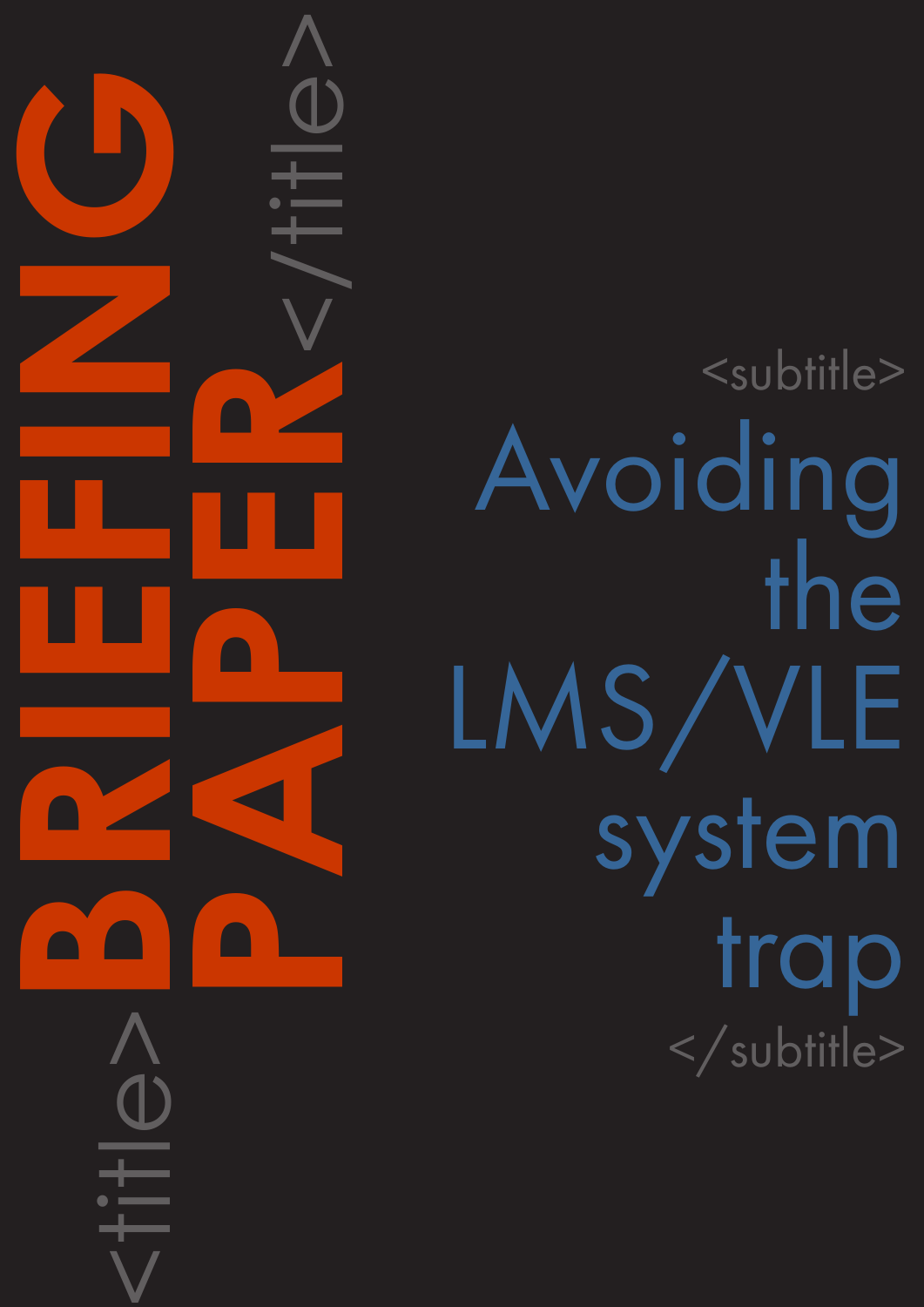#### CAPDM Ltd. CAPDM Ltd.

Introduction A Learning Management System (LMS) or Virtual Learning Environment (VLE) is needed to help course providers deliver teaching and learning programmes to students on-line. VLEs are therefore seen as pivotal to the implementation of such programmes.

> Choosing a VLE can be a very emotive issue. The selection process often involves passionate advocacy for some, compromise for others, and possibly even total dissatisfaction for a few. Many love-hate relationships with particular products or implementation strategies have resulted from this process, and some organisations have failed to see the selection process through cleanly as a result.

> Sometimes, concentrating excessively on the VLE technology can relegate the learning processes and innovation in learning into second place. Treating the choice of distance learning, blended learning or e-learning programme design as synonymous with the choice of VLE is a mistake.

> VLEs are transient technologies, and some people still debate whether a VLE is strictly necessary. However, without one, organisations still need some form of communications and delivery platform, to ensure that their learners get the best possible learning experience and that their expectations and requirements are met.

> Many organisations run web portals which link to multiple, independent, distributed information and administration services. These have the potential to act as a means of integrating the learning services required to support the needs of the students. However, something that is generally missing from VLEs is the latest service that staff are demanding – for example, in today's systems, Facebook and Twitter,

> e-Portfolio system or other new social software services. A formal VLE, particularly a proprietary system, may therefore restrict your ability to expand services to meet new requirements. So, how can a VLE become a friend, and how can an organisation avoid being trapped by its choice of VLE?

A VLE is effectively a web site that engages students in various learning activities. Generally there is a comprehensive set of management and delivery tools to allow on-line materials to be provided and consumed within a clear, organised structure. The overall environment provides students with easy access to course materials, on-line courseware, quizzes, self-assessment materials and communication tools.

Which is the best option? There is no single best option that suits all situations, otherwise all organisations would take that choice. However there are three bad approaches that must be avoided at all costs - specifically:

Which VLE is right for us: the Great Debate?

VLEs may be an essential component of on-line education, but they can also support and enhance traditional methods of location based teaching or training.

## VLE defined

# The transient technology trap

Indeed the VLE (or equivalent) has become an essential tool for universities, colleges and professional associations, and is challenging the role of intranets within corporations.

Learning, teaching and training on-line enables an organisation to:

- •Encourage self-directed learning and provide enhanced learner support in a cost-effective, efficient and flexible manner;
- •Complement traditional face to face group teaching or training;
- Relieve pressure on physical delivery space and other internal resources;
- •Meet the needs of a more diverse student body.

There are many VLE systems available - including:

- •Commercial offerings such as [Blackboard, Canvas, Totara.](https://www.canvasvle.co.uk/)
- •Open source systems such as [Moodle, Schoology, Absorb.](https://support.schoology.com/hc/en-us)

Some organisations choose to develop their own VLE systems internally – a ploy that spawned many of the commercial and open source offerings that we see today. Doing this significantly improves an organisation's ability to adapt and evolve the VLE, offering greater flexibility to improve the quality of the learning experience provided.

However, the cost of retaining such a development capability in-house is not insignificant - although it does have the strategic benefit of enabling the organisation to remain independent of any single VLE vendor or system, as well as making it easier to integrate the VLE with the wider managed learning environment employed by the organisation.

Many organisations have either been through the process of choosing the 'right' online learning environment, or are doing so at this point in time. What's more, many will be going through this process again in a few years time as they learn more about their learning support requirements and as they become more ambitious and innovative in their pedagogy. Significant amounts of time and money is spent (and possibly wasted) on trying to decide which system is right, yet the decisions open to an organisation are limited, as there are basically only three options:

- 1. Buy in a commercial system;
- 2. Adopt an open source offering;
- 3. Build your own.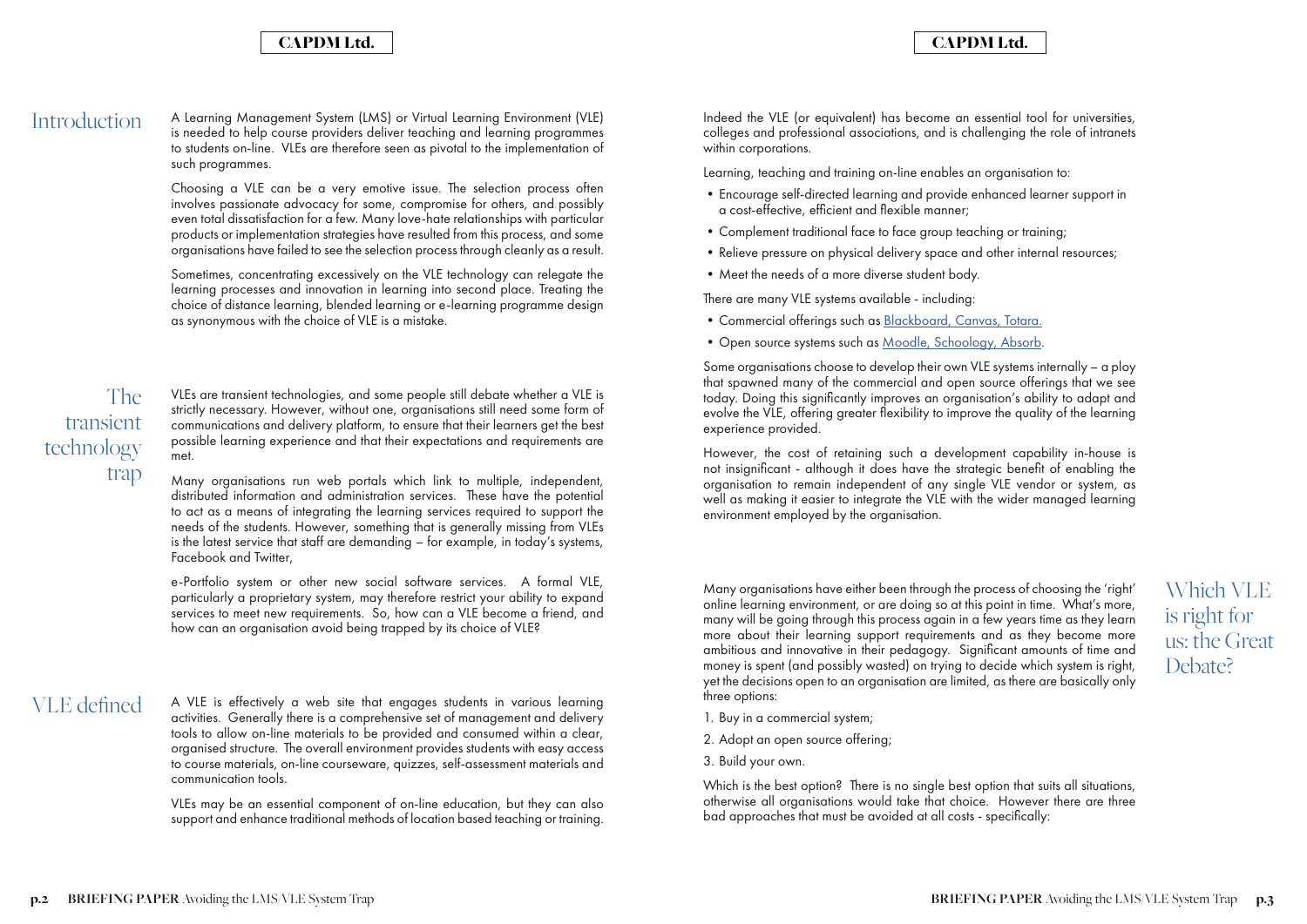

#### CAPDM Ltd. CAPDM Ltd.

- 1. Whatever choice an organisation makes it should be wholehearted about supporting that choice and making it a success – all options can be successful to some extent;
- 2. Developments must focus on the needs of the underlying learning processes, not be driven by the capabilities of the technology;
- 3. All materials should be developed outside the VLE (ideally using international standards such as XML), in order to offer as much future-proofing as possible and to ensure that materials are not tied to a particular product or media.

Why should the choice of a VLE be a potential trap? There are a few reasons.

- 1. Commercial companies do like to encourage their users to make maximum use of their solution, including offering product support for processes that are best conducted outside of the VLE - such as materials production, management and administration.
- 2. A poor choice of VLE can breed mediocrity, in that there is a tendency to develop only to the level that the tool readily allows.
- 3. A VLE is a big commitment considerable resource has to go into staffing, maintenance, training, user support, etc. and legacy lethargy can ensue.

## **Standards** and interoperability

Without standards, life would be very difficult. It is because of standards that we can phone world-wide, enjoy the depth of information developed for the WWW and watch TV from around the globe. IT has lots of standards that make integration of information and systems seamless (at times) and it is when standards don't exist that problems arise. Standards are important in VLEs, particularly with respect to content and administration.

- commit to making the most of the choice you have made;
- ensure that your VLE will allow you to rise above mediocrity;
- •develop and manage your materials outside of it using international standards where possible.

E-Learning content has been developed over many years now but degrades quickly with the rapidly changing technologies used to implement it. What has survived has required a constant effort to re-write it or re-develop it for new formats. When developing for a VLE, it is vital to ensure that content produced is transferable between systems – current and future. In an ideal world, there should be a simple way of transferring content (courseware, assessments, multiple choice tests, discussions, etc.) from one VLE to another. In fact, for the bulk of content, there is a relatively simple way but only if standards have been adopted and followed.

The benefits of using standards extend well beyond reusing learning materials more easily however. They can also be used to support higher-level actions, so that the processes of production, search, discovery and acquisition can all be delivered in a more semantic manner.



#### Figure 1: Illustrating the benefit of separating materials production from your VLE

VLEs also need to integrate successfully with an organisation's management information systems, for student enrolment, building class lists, collating assessment results, etc. It is therefore important when choosing a VLE to be aware that it must play an important role in the overall managed learning environment being employed, along with the necessary materials production and administration components.

In adopting a VLE, you should:

Figure 1 illustrates an approach you can take to produce and manage your learning materials separately from your VLE and to reuse them in multiple online VLEs and off-line learning environments.

Conclusion